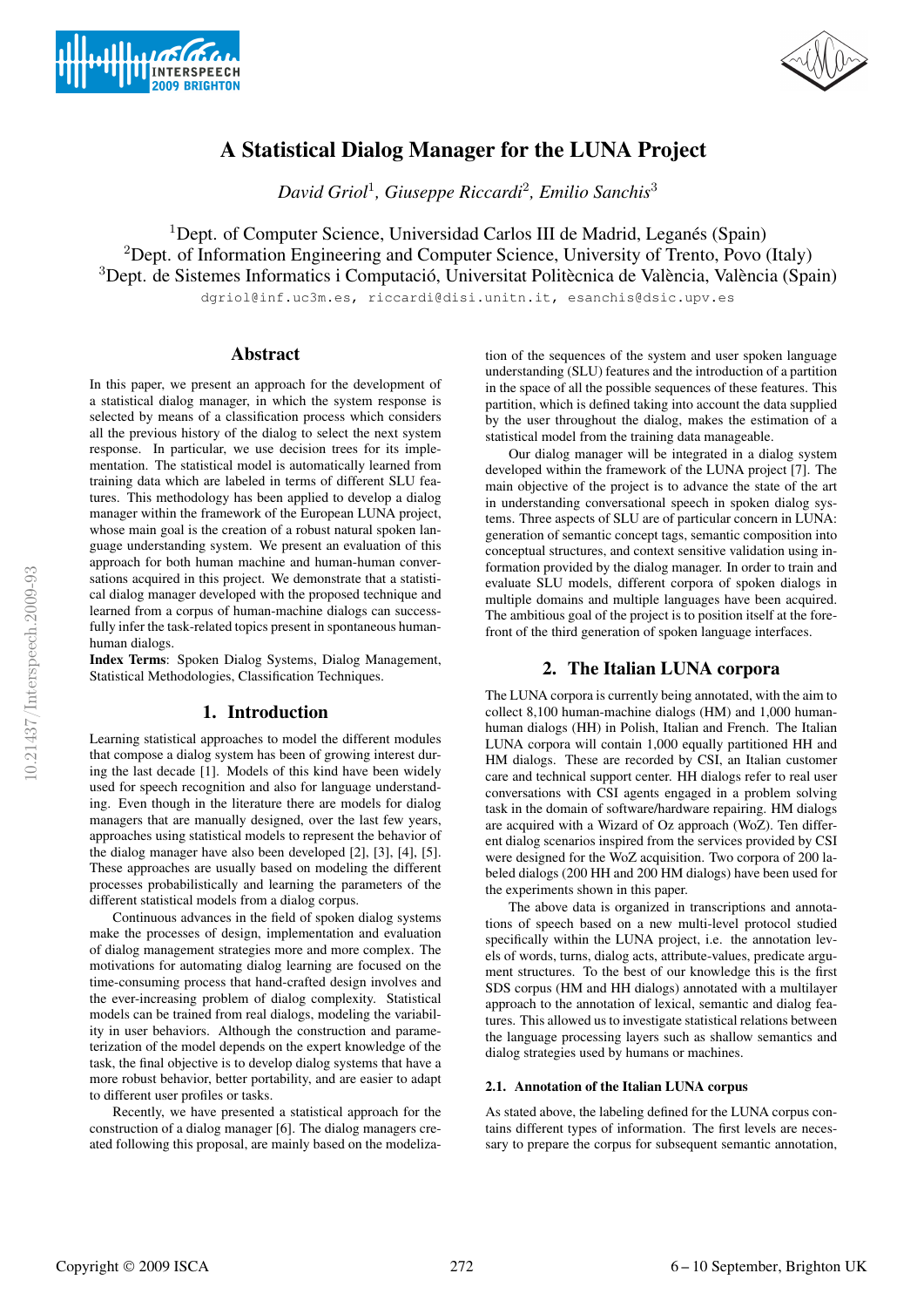and include segmentation of the corpus in dialog turns, transcription of the speech signal, and syntactic preprocessing with POS-tagging and shallow parsing. The next level consists of the annotation of main information using attribute-value pairs. The other levels of the annotation show contextual aspects of the semantic interpretation. These levels include the predicate structure, the relations between referring expressions, and the annotation of dialog acts.

Dialog act (DA) annotation was performed manually by one annotator on speech transcriptions previously segmented into turns as mentioned above. The annotation unit for DAs was the utterance; however, utterances are complex semantic entities that do not necessarily correspond to turns. Hence, a segmentation of the dialog transcription into utterances was performed by the annotator before DA labeling. Figure 1 shows the list of DAs defined to label the corpus.

| Core DAs                | Info-request, Action-request Yes- |
|-------------------------|-----------------------------------|
|                         | answer, No-answer, Answer, Of-    |
|                         | fer, ReportOnAction, Inform       |
| <b>Conventional DAs</b> | Greet, Ouit, Apology, Thank       |
| Feedback/Turn<br>man-   | ClarificationRequest, Ack, Filler |
| agement DAs             |                                   |
| Non interpretable DAs   | (Other)                           |

Figure 1: DA annotation defined for the LUNA corpora

The attribute-value annotation uses a predefined domain ontology to specify concepts and their relations. The attributes defined for the task include *Concept*, *Computer-Hardware*, *Action*, *Person-Name*, *Location*, *Code*, *TelephoneNumber*, *Problem*, etc.

For the predicate-argument structure annotation, we adopted the original FrameNet description of frames and frame elements, introducing new frames and roles only in case of gaps in the FrameNet ontology. In particular, we introduced 20 new frames out of the 174 taken from FrameNet because the original definition of frames related to hardware/software, data-handling and customer assistance was too coarse-grained. In this model, the meaning of predicates (or lexical units, usually verbs, nouns, or adjectives) is conveyed by frames, conceptual structures describing prototypical situations or events and the involved participants. Some of the frames included in this representation are *Telling*, *Greeting*, *Contacting*, *Statement*, *Recording*, *Communication*, *Being operational*, *Change operational state*, *Operational testing*, *Successful action*, etc.

An example of the attribute-value, DA and predicate structure annotations of a user utterance is shown below:

#### *Good morning, I have a problem with my mouse.*

Attributes-values: *Concept*:problem; *Hardware*:mouse; Dialog acts: *Answer*;

Predicate structure: (*Greeting*)(*Problem description*) *Device Problem*

The system prompts defined for the WoZ acquisition have been classified into 36 different categories taking into account the following labeling: i) Task-independent prompts (*Acceptance*, *Negation*, *Not-Understood*, *Opening*, and *Closing*); ii) Prompts used to inform the user about a specified test to solve a specific problem. Nine different problems have been defined for the task : *Printer*, *Network connection*, *PC going slow*, *Monitor*, *Keyboard*, *Mouse*, *Virus*, *CD-DVD player*, and *Power-Supply*; iii) Prompts defined to require that are needed to identify the user/machine: *Name*, *Organization*, *Telephone*, *Machine-Code Brand-Model* and *Address*; iv) Prompts used for the confirmation of the problems and the identification attributes: *Confirmation-Printer*, ..., *Confirmation-Address*; v) Prompts to provide the ticket number that identifies the user call(*Ticket-Retrieval*)

An additional category called *Out of the Task* has been defined for the labeling of the prompts in the HH corpus that are not relative to the LUNA task, as it is explained in the following section.

#### 2.2. Human-Machine and Human-Human dialogs

As HH dialogs are spontaneous, they present several differences with regard to the HM dialogs. The main one is the great difference in the average number of turns (11.18 turns in the HM corpus and 38.71 for the HH dialogs). This is because HH dialogs present other minor topics (like small talks about other persons, previous problems, holidays, etc), a high frequency of interruptions, cut-off phrases, and overlapped contributions. This makes that the 27.31% of the utterances of the HH corpus have been labeled as *Out of the Task*.

Analyzing the annotation available for the DA level, we measured that in average an HH dialog is composed of  $48.9 \pm 17.4$  (Std. Dev.) DAs, whereas a HM dialog is composed of 18.9±4.4. The difference between average lengths shows how HH spontaneous speech can be redundant, while HM dialogs are more limited to an exchange of essential information. The standard deviation of a conversation in terms of DAs is considerably higher in the HH corpus than in the HM ones. This can be explained by the fact that the WoZ follows a unique, previously defined task-solving strategy that does not allow digressions.

From a comparative analysis of the DAs occurring in the HM and HH corpora, we noticed several important differences: i) *info-request* is by far the most common DA in HM, whereas in HH *ack* and *info* share the top ranking position; ii) the most frequently occurring DA in HH, i.e. *ack*, was only ranked 11th in HM; iii) *clarification-request*'s relative frequency (4.7%) is considerably higher in HH than in HM.

The relative frame frequency in HH dialogs is sparser than in the HM ones, meaning that the turns uttered by the machine influence the discourse topic and that the semantics of HH dialogs is more variable. The most frequent frame group comprises frames related to information exchange that is typical of the help-desk activity, including *Telling*, *Greeting*, *Contacting*, *Statement*, *Recording*, *Communication*. Another relevant group encompasses frames related to the operational state of a device, for example *Being operational*, *Change operational state*, *Operational testing*, *Being in operation*.

### 3. Our statistical dialog manager

We have developed a Dialog Manager (DM) based on the statistical modelization of the sequences of SLU features.A labeled corpus of dialogs is used to estimate the statistical DM. Depending on the number of these features, and thus, on the amount of information represented in them, the probability of obtaining a good model can vary. If we consider only a small number of features representing general actions in a dialog, we could obtain a well-trained model. A formal description of the proposed statistical model is as follows:

Let  $A_i$  be the output of the dialog system (the system response) at time i. Let  $U_i$  be the semantic representation of the user turn (the result of the understanding process of the user in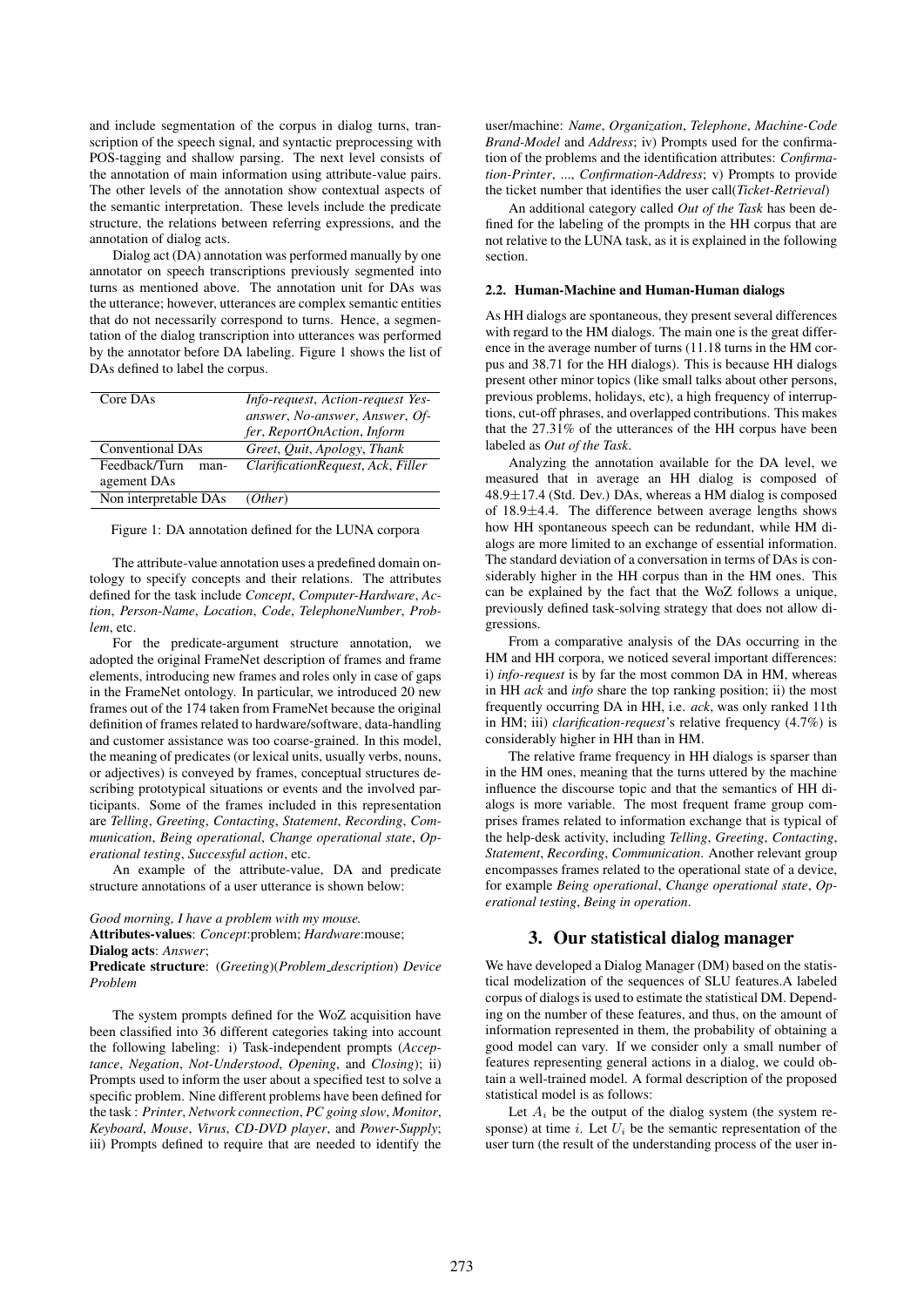put) at time i, expressed in terms of frames. A dialog begins with a system turn that welcomes the user and offers him/her its services. We consider a dialog to be a sequence of pairs (*system-turn, user-turn*):

$$
(A_1, U_1), \cdots, (A_i, U_i), \cdots, (A_n, U_n)
$$

where  $A_1$  is the greeting turn of the system, and  $U_n$  is the last user turn. From now on, we refer to a pair  $(A_i, U_i)$  as  $S_i$ , the state of the dialog sequence at time  $i$ .

In this framework, we consider that, at time  $i$ , the objective of the dialog manager is to find the best system response  $A_i$ . This selection is a local process for each time  $i$  and takes into account the sequence of dialog states preceding time  $i$ . This selection is made by maximizing:

$$
\hat{A}_i = \underset{A_i \in \mathcal{A}}{\operatorname{argmax}} P(A_i | S_1, \cdots, S_{i-1})
$$
(1)

where set  $A$  contains all the possible system responses. As the number of all possible sequences of states is very large, we establish a partition in the space of sequences of states (i.e., in the history of the dialog preceding time  $i$ ) by defining a data structure that we call Dialog Register and contains the information about SLU features provided by the user throughout the previous history of the dialog. Let  $DR<sub>i</sub>$  be the dialog register at time i. Taking into account the concept of the  $DR$ , we establish a partition in the space of sequences of states such that: two different sequences of states are considered equivalent if they lead to the same  $DR_i$ . We obtain a great reduction in the number of different histories in the dialogs at the expense of a loss in the chronological information.

After applying the above considerations and establishing the equivalence relation in the histories of dialogs, the selection of the best  $A_i$  is given by:

$$
\hat{A}_i = \underset{A_i \in \mathcal{A}}{\operatorname{argmax}} P(A_i | DR_{i-1}, S_{i-1})
$$
\n(2)

Each user turn supplies the system with information about the task. However, a user turn could also provide other kinds of information, such as task-independent information. This is the case of turns in which the user provides SLU information like *Acceptance*, *Negation* and *Not-Understood*. This kind of information implies some decisions which are different from simply updating the  $DR_{i-1}$ . For that reason, for the selection of the best system response  $A_i$ , we take into account the  $DR$ that results from turn 1 to turn  $i - 1$ , and we explicitly consider the last state  $S_{i-1}$ .

Statistical approaches must tackle the problem of modeling all the possible situations that can occur during a dialog using only the training corpus. The possibility of the user uttering an unexpected sentence must also be considered in the design of the dialog manager. We propose that, given a new user turn, the statistical dialog model makes the assignation of a system response according to the result of a classification process. The classification function can be defined in several ways. We have evaluated different definitions, providing decision trees the best results for the LUNA task.The decision tree holds a codification of the input pair  $(DR_{i-1}, S_{i-1})$  and generates as output a decision about which of the labeled system prompts is selected for this input pair. An advantage of decision tree algorithms is that they allow automatic feature selection and their tree output provides an intuitive way to gain insight into the data.

#### 3.1. Dialog Register representation

For the LUNA task, the DR is a sequence of 15 fields related to the specific task information. The sequence of fields is *Name*, *Organization*, *Telephone*, *Address*, *Brand-Model*, *Machine-Code* and one field for each possible problem (*Printer*, *Network Connection*, *PC going slow*, *Monitor*, *Keyboard*, *Mouse*, *Virus*, *CD-DVD player*, and *Power-Supply*).

For the DM to determine the next response, we have assumed that the exact values of the fields are not significant. They are important for access to the Database and for constructing the output sentences of the system. However, the only information necessary to determine the next action by the system is the presence or absence of values in the fields. Therefore, the information we used from the  $DR$  is a codification of this data in terms of only three values,  $\{0, 1, 2\}$ , for each field in the DR according to the following criteria:

- 0: The value of the field has not been given.
- 1: The field contains a value with a confidence score that is higher than a given threshold (a value between 0 and 1).The confidence score is given during the recognition and understanding processes.
- 2: The field contains a value with a confidence score with a confidence score that is lower than the given threshold.

The representation defined for the input pair  $(DR_{i-1}, S_{i-1})$  is as follows:

• The codification of the last prompt generated by the system  $(A_{i-1})$ : This information is modeled by means of a variable, which has as many bits as possible different system prompts detailed for our system (37).

$$
\vec{x}_1 = (x_{1_1}, x_{1_2}, x_{1_3}, \cdots, x_{1_{25}}) \in \{0, 1\}^{37}
$$

• Dialog register  $(DR_{i-1})$ : As previously stated, fifteen characteristics can be observed in the DR. Each one of these characteristics can take the values  $\{0, 1, 2\}$ . Therefore, every characteristic has been modeled using a variable with three bits.

$$
\vec{x}_i = (x_{i_1}, x_{i_2}, x_{i_3}) \in \{0, 1\}^3 \, i = 2, ..., 16
$$

• Task-independent information. From the information available in the labeling, we have include *Acceptance*, *Negation*, and *Not-Understood*. This information has been modeled using three variables with three bits.

$$
\vec{x}_i = (x_{i_1}, x_{i_2}, x_{i_3}) \in \{0, 1\}^3 \, i = 17, ..., 19
$$

#### 4. Evaluation

We propose three measures to evaluate the behavior of the dialog manager developed for the LUNA task. These measures are calculated by comparing the answer automatically generated by the DM for each input in the test partition with regard to the reference answer annotated in the corpus. This way, the evaluation is carried out turn by turn. These three measures are: i) *%exact*: the percentage of answers provided by the DM that are equal to reference answer in the corresponding turn of the training corpus; ii) *%correct*: the percentage of answers provided by the DM that are coherent with the current state of the dialog although they are not the same that the reference answer; iii) *%error*: the percentage of answers provided by the DM that would cause the failure of the dialog;